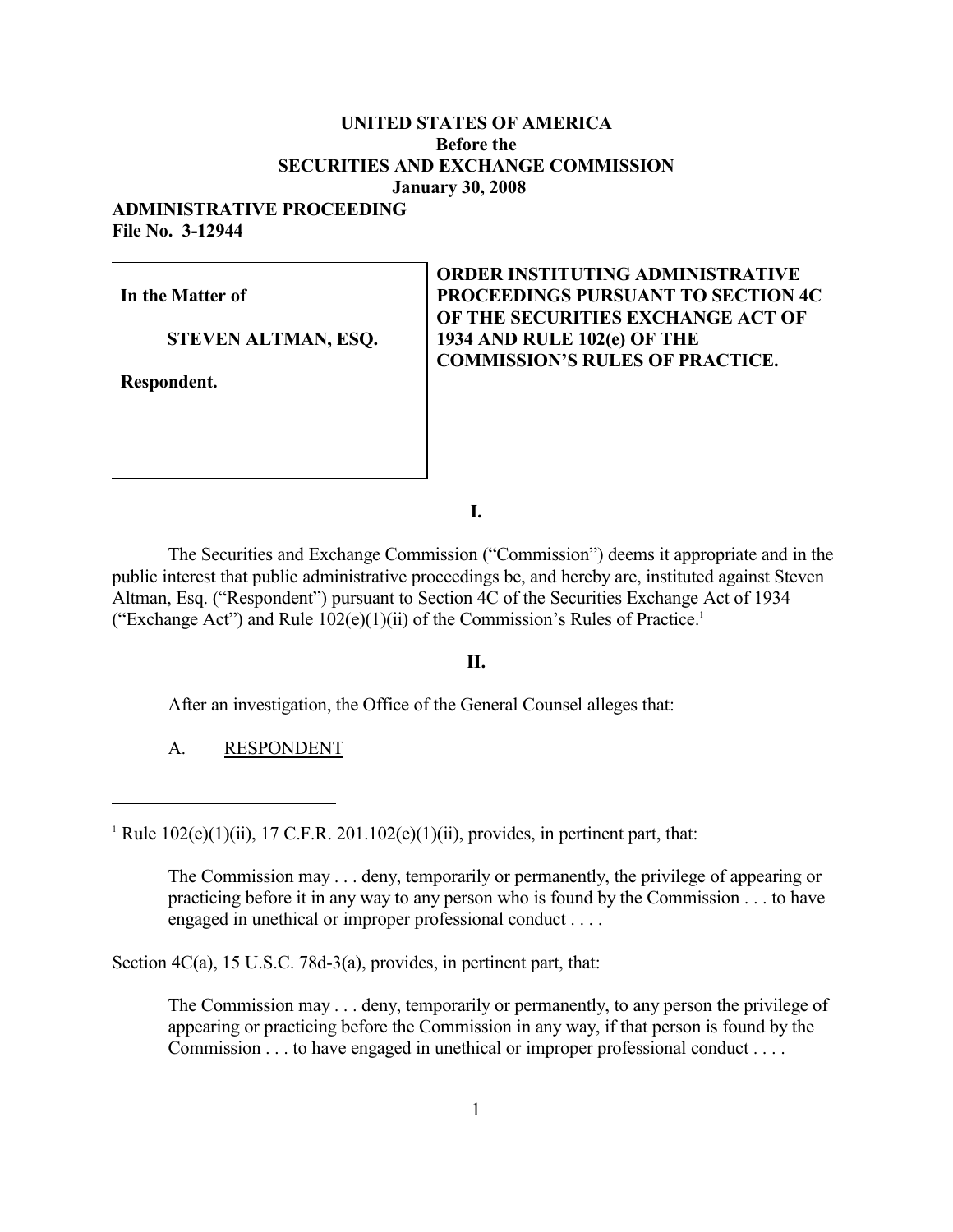1. Respondent is an attorney and a member of the New York Bar. Respondent, 46 years old, is a resident of New York City, New York.

## B. IMPROPER PROFESSIONAL CONDUCT

1. In late 2003 and early 2004 (the "relevant period"), Respondent represented an individual, who was a witness in a Commission administrative proceeding entitled *In the Matter of Harrison Securities Inc., et al.*, AP File No. 3-11084 (*Harrison Securities* proceeding). In January 2004, the Commission's Division of Enforcement ("Division") learned that Respondent's client might be able to provide testimony that could establish that one of the factual defenses asserted by the respondents in the *Harrison Securities* proceeding lacked merit.

2. When Division staff contacted Respondent's client, she referred them to Respondent. During the next few weeks, Respondent represented his client in her dealings with the Division staff.

3. During the relevant period, Respondent contacted, by telephone, the attorney who was representing Harrison Securities and its president, Fred Blumer ("Blumer"), in the *Harrison Securities* proceeding. Respondent and Blumer's attorney had at least six telephone conversations during this time. Unbeknownst to Respondent, Blumer's attorney tape recorded five of these conversations.

4. During the taped conversations, Respondent requested that Blumer arrange for a "severance package" (i.e., removing his client as the co-signer on two car leases with Blumer and paying her salary) for his client. In return for this severance package, Respondent indicated that his client might not cooperate with the Commission and/or that her recollection of the relevant events might "fade." In the last of these conversations, Blumer's attorney asked Respondent "what package" his client wanted to "not cooperate." Respondent stated, "Get her off those leases and, you know, your salary, and you can even pay it out over a year." Blumer's attorney then asked, "what will we get if they do that, she won't cooperate or she won't remember?" Respondent stated "probably both."

5. Respondent's knowing conduct violates DR 1-102(A)(4) barring "conduct involving dishonesty, fraud, deceit, or misrepresentation," DR 1-102(A)(5) barring "conduct that is prejudicial to the administration of justice" and/or DR 1-102(A)(7) barring "any other conduct that adversely reflects on the lawyer's fitness as a lawyer" of the New York State Bar Association's Code of Professional Responsibility's Disciplinary Rules, to which he was subject during the relevant period.

# C. VIOLATIONS

As a result of the conduct described above, Respondent engaged in improper professional conduct and is subject to discipline pursuant to Section 4C of the Exchange Act and Rule 102(e)(1)(ii) of the Commission's Rules of Practice.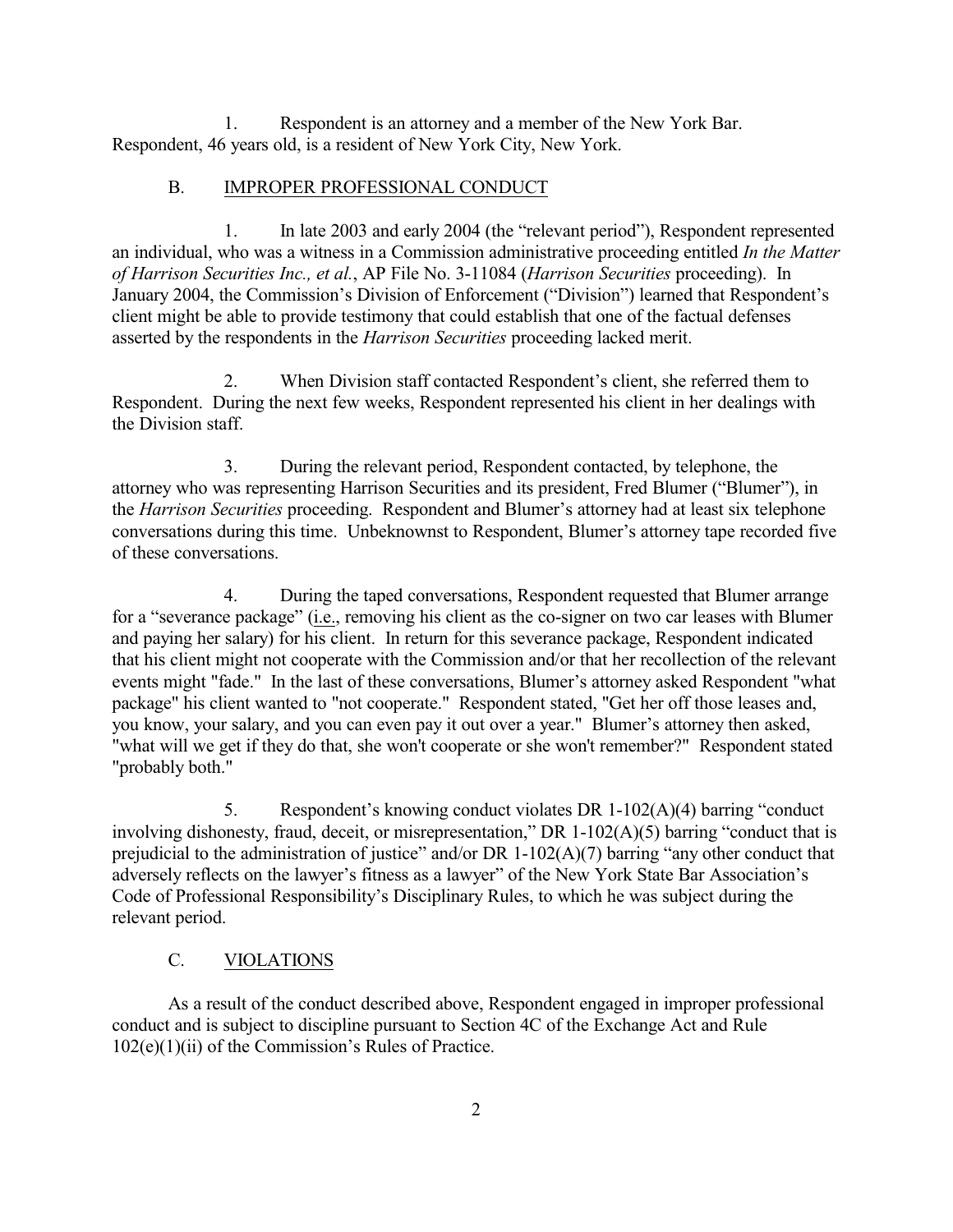In view of the allegations made by the Office of the General Counsel, the Commission deems it necessary and appropriate in the public interest that public administrative proceedings be instituted to determine:

A. Whether the allegations set forth in Section II are true and, in connection therewith, to afford Respondent an opportunity to establish any defenses to such allegations; and

B. What, if any, remedial action is appropriate in the public interest against Respondent pursuant to Section 4C of the Exchange Act and Rule 102(e) of the Commission's Rules of Practice including, but not limited to, denying, temporarily or permanently, the privilege of appearing or practicing before the Commission.

#### **IV.**

IT IS ORDERED that a public hearing for the purpose of taking evidence on the questions set forth in Section III hereof shall be convened at a time and place to be fixed, and before an Administrative Law Judge to be designated by further order as provided by Rule 110 of the Commission's Rules of Practice, 17 C.F.R. § 201.110.

IT IS FURTHER ORDERED that Respondent shall file an Answer to the allegations contained in this Order within twenty (20) days after service of this Order, as provided by Rule 220 of the Commission's Rules of Practice, 17 C.F.R. § 201.220.

If Respondent fails to file the directed answer, or fails to appear at a hearing after being duly notified, the Respondent may be deemed in default and the proceedings may be determined against him upon consideration of this Order, the allegations of which may be deemed to be true as provided by Rules 155(a), 220(f), 221(f) and 310 of the Commission's Rules of Practice, 17 C.F.R. §§ 201.155(a), 201.220(f), 201.221(f) and 201.310.

This Order shall be served forthwith upon Respondent personally or by certified mail.

IT IS FURTHER ORDERED that the Administrative Law Judge shall issue an initial decision no later than 300 days from the date of service of this Order, pursuant to Rule 360(a)(2) of the Commission's Rules of Practice.